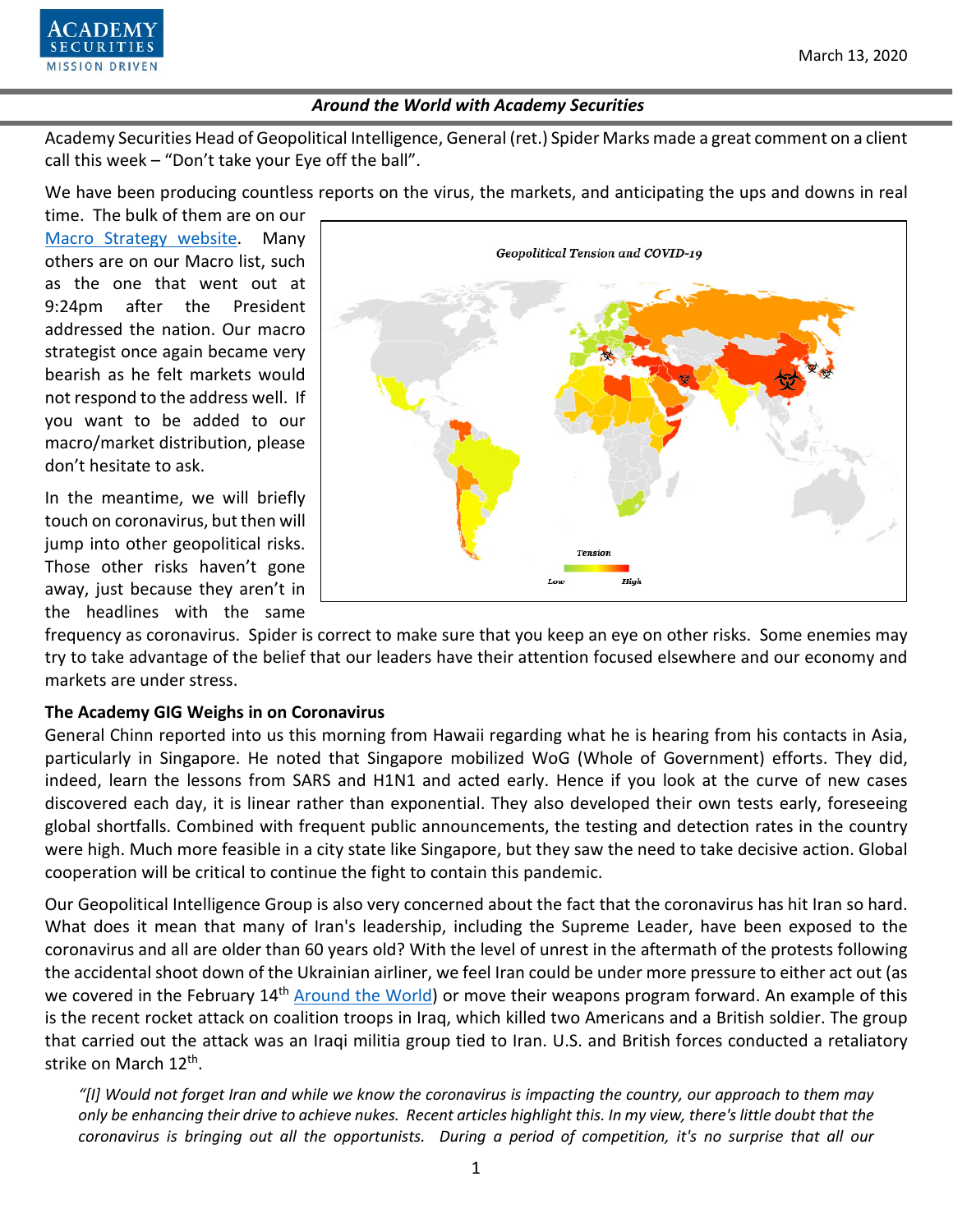

*competitor nation-states are looking to gain an advantage, while we focus on the home front." General Rhett Hernandez*

## **Front and Center – Russia and Saudi Arabia Square off on Oil Production**

On Friday March  $6<sup>th</sup>$ , Russia refused to go along with an agreement to reduce oil production in the wake of the coronavirus driven global demand slowdown. The major oil producing nations (OPEC+) did not agree on a new production cut of 1.5 million barrels per day or to an extension of the existing 2.1 million barrels per day cut that was set to expire at the end of March. Russia, which was reticent to an extension of the cuts let alone additional ones, did not take the strong-arm tactic lightly and broke away from the deal to coordinate with OPEC on



production. The oil market was hit hard, with the fallout continuing March 9<sup>th</sup> and oil prices falling the most since the 1991 Gulf War. Russia is focused on market share and growing U.S. shale oil has threatened Russia's dominance in Asia. Russia would prefer to keep prices low in order to hurt the U.S. producers, many of which are highly levered. In response, Saudi Arabia has now "weaponized" their production capacity and announced that it would increase production by 26% on April 1, up to 12.3 million barrels per day. They also stated that they would continue to discount the price of oil in Asia, which would further erode Russia's market share in the region.

*"The dramatic drop in global oil prices was triggered by reduced demand, particularly in Asia, due to the coronavirus outbreak. However, Russia's willingness to sell oil against OPEC's planned reduced production is another example of Putin's aim to check or pushback on the United States wherever he can. While Russia is not part of the Organization of the Petroleum Exporting Countries, they made a deal to coordinate production three years ago. OPEC agreed last week to cut production to keep prices higher, but Russia opted out of the plan. Putin views the current situation as another opportunity to check U.S. global power by keeping oil prices low and hurting the U.S. shale oil industry. The U.S. has become an oil exporter, recently passing both Russia and Saudi Arabia as the world's leading oil producer in large part due to shale oil production.* 

*Putin has been competing militarily with the U.S. for influence across the globe and has been winning in numerous places such as Syria, Ukraine, and Crimea. He yearns for the days where oil could be used as a weapon against U.S. interests. Expect this current economic competition opportunity using oil to continue if he thinks he can permanently damage the U.S. shale oil market. In the end, Putin's plan could backfire regarding oil revenue, market share, and in the larger competition with the U.S. Russia's economy is centered on exporting oil and he can only support lower prices for so long." General Robert Walsh*

*"For the Saudis, oil produces the revenue that pays patronage to the tribes for support and loyalty to the monarchy; so, oil is more than just an economic revenue generator, it also produces social stability. They do the same to nonoil producing Arab nations by subsidizing oil costs to keep prices low and that is particularly important in a state like Jordan." General Frank Kearney*

What makes these events even more interesting is the fact that Putin is also positioning for a clean slate in term limits with a proposed constitutional amendment. If these changes are adopted (the State Duma approved them this week, and there is a nationwide vote on the constitutional amendment in April), instead of stepping down after his term ends in 2024, he could run for two more terms, which would mean Putin could remain in power until 2036.

*"Putin never misses an opportunity to take advantage of a crisis...or to manufacture a crisis. In this case, the crisis was handed to him. The world's focus is on the spread of the COVID-19 virus and its market implications, not Putin's*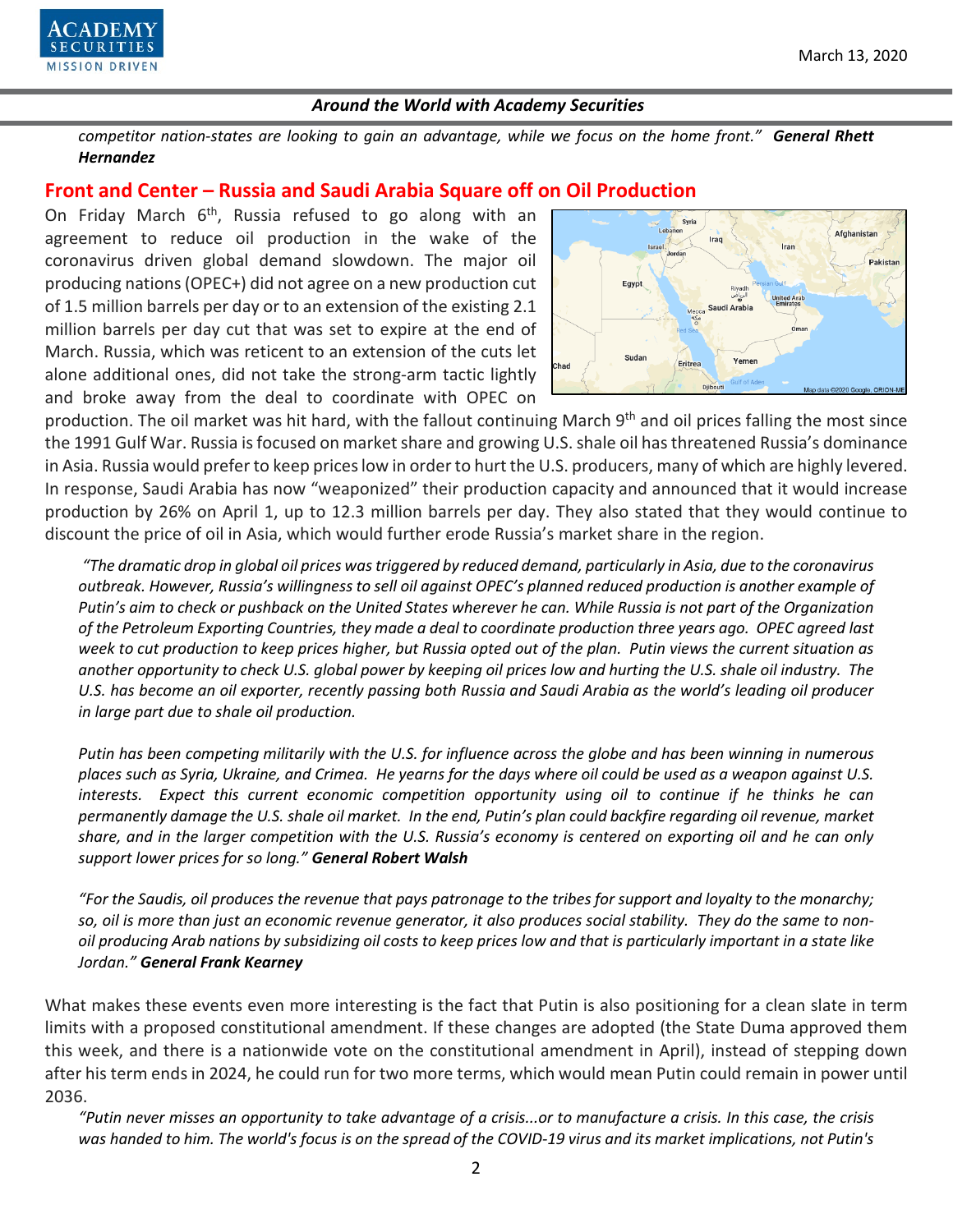

*strategy to maintain power now bolstered by collapsing oil prices. Nothing is quiet about Putin's "quiet" steps to realize his strategy. These two interconnected challenges are pure political gold to Putin giving the Russian people every reason to keep an autocratic leader in place to navigate choppy waters. Nobody can accurately predict calm. Putin loves the chaos." General Spider Marks*

*"Putin will likely die in office and there is not much we can do about it. Not sure I see that as an issue since it is probably inevitable. There is probably an argument to be made that an end of Putin's reign could have greater negative impact on the market than his continuance." General Mastin Robeson*

# **Update on the "Peace" Deal with the Taliban**

This week, there were two presidential inaugurations in Afghanistan, one for the incumbent President Ashraf Ghani, and the other for Abdullah Abdullah, who served as Chief Executive Officer of the Unity Government since the last (also contested) election in 2014. Ghani was declared the winner and Abdullah protested the results. The issue at hand is that the peace deal, signed with the Taliban on February 29<sup>th</sup>, calls for intra-Afghan talks to have begun on March 10<sup>th</sup>. However, the Taliban stated it would not commence those discussions until 5,000 Taliban prisoners are released. On March 10<sup>th</sup>, it was announced that the process of a phased release of prisoners would begin shortly. However, the Taliban immediately rejected this and demanded all the prisoners be released prior to talks commencing. Ghani, who initially protested the release, eventually came around to the plan, likely as part of U.S. recognition of his victory. The peace process will be fraught with issues (only days after the agreement was signed, the U.S. conducted a drone strike on the Taliban), but it all starts with the intra-Afghan talks, which we hope will commence soon.

*"President Trump campaigned on getting U.S. troops out of the Middle East and recently stated that countries have to take care of themselves. He also said it was possible that the Taliban could seize power after the U.S. left. The Taliban understand this potential outcome with President Trump's intent to leave. They are only agreeing to a peace deal to fuel the speed of the U.S. exit. They have little intent of abiding by the deal in the longer term. They see the peace deal as a way of first ensuring the withdrawal of U.S. forces, then the beginning of a concerted campaign to attack the U.S. backed Afghanistan government, and finally regaining control of the country. The potential outcome could look very much like the fall of Saigon, only much worse, with the country becoming another terrorist safe haven." General Robert Walsh*

*"I do not believe we know everything going on here. I am less concerned about the string of events that recently occurred (agreement, strike, etc.). Trump will try to fulfill a campaign promise before the election, and the Taliban thinks they can wait us out to their advantage. It will not surprise me if we quickly drop to 8,600 troops for the election advantage (by June), but not go below 8,600 after the election. The "right 8,600" can be very effective for an extended period. I do not see dropping to 8,600 as cutting and running. My guess is that GEN Miller knows exactly what he is doing here and has a plan that is achievable. I do not see this as problematic at this point." General Mastin Robeson*

*"Undoubtedly the Taliban is auguring for power in Afghanistan. But before he died, Mullah Omar stated the Taliban would not host foreign fighters again because it led to their losing power. It was a statement of fact devoid of any deal or peace treaty being negotiated. Now their self-interests are served by them gaining and then retaining power. If we continue to have a national security strategy aimed at defeating terrorism at its source (as the 2017 NSS states), I believe the Taliban will be very careful about allowing foreign fighters inside their circle again. That's not to say some couldn't set up shop in ungoverned terrain or that large enough payments wouldn't influence the Taliban, but I generally believe that they will fight to take back power and then hold what they've got. Our test will be on how we respond during the clash between the Afghan government/military/police and the Taliban. That's a civil war, something we should, for the most part, leave to them, save our vital interests of denying terrorist safe havens. With targeted intel and QRF in the region in Bagram/Kandahar, we should be able to monitor the foreign fighter situation." General Anthony Tata*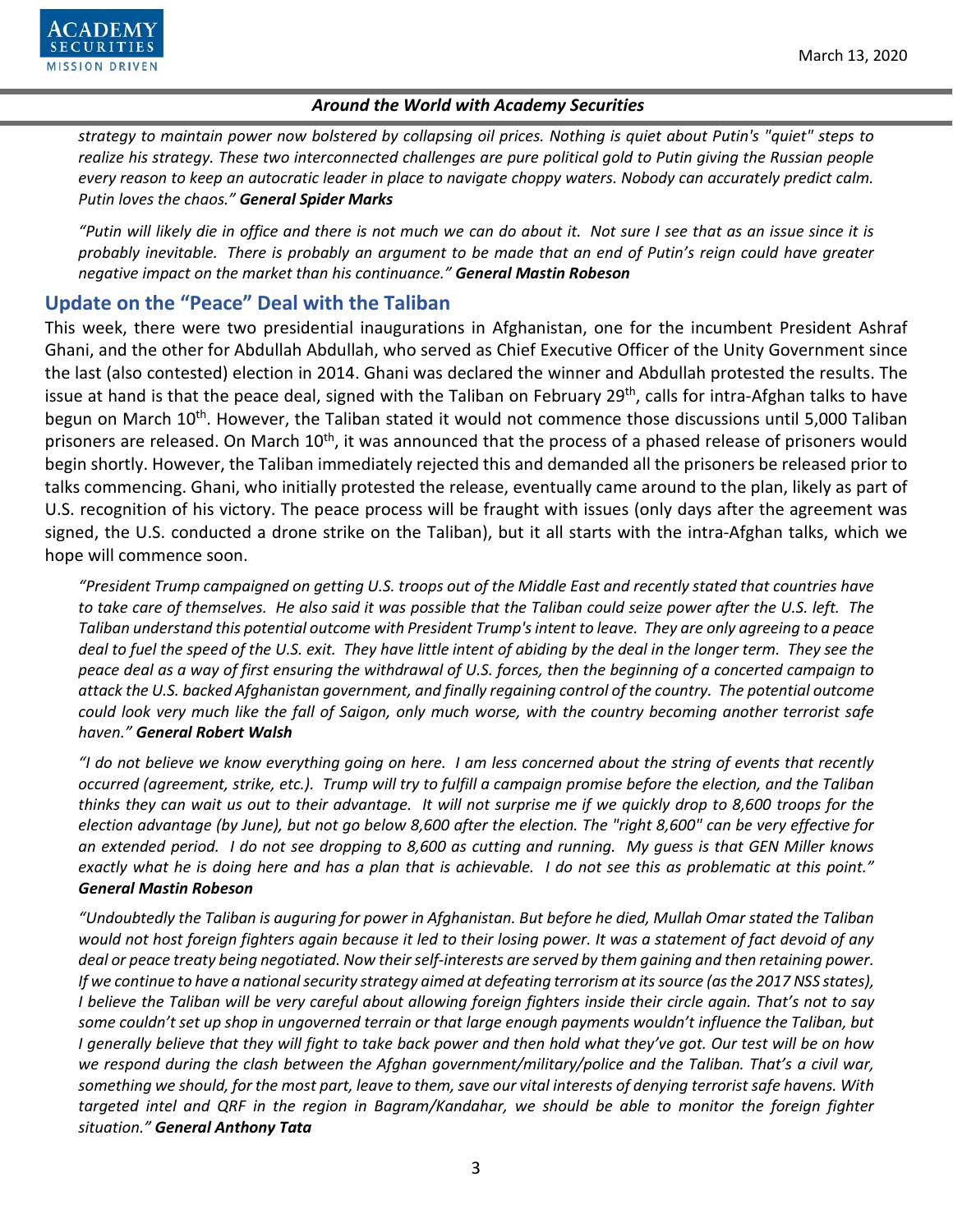

# **Turkey and Syria: Ceasefire in the Idlib Region**

As we reported in our two previous issues on [February 14](https://www.academysecurities.com/wordpress/wp-content/uploads/2020/02/Around-the-World-with-Academy-Securities-2-14-20.pdf) and March [1,](https://www.academysecurities.com/wordpress/wp-content/uploads/2020/03/Around-the-World-with-Academy-Securities-3-1-20.pdf) Turkey is engaged with its neighbor, Syria over the Idlib region. Russia is backing President Assad's forces as they try to take all of Syria. Turkey does not want that to happen for a variety of reasons and as of the last report, was coming dangerously close to war with Syria. However, President Erdogan met with President Putin and on March 5<sup>th</sup>, a ceasefire in the Idlib was agreed upon, which established a plan for joint Russian and Turkish patrols. In 2018, the Sochi Agreement also called for peace and created a buffer zone in the Idlib, but this agreement was repeatedly violated. President Erdogan threatened the EU saying he would not preclude the over 3 million refugees (now in Turkey) from traveling into Europe and had asked for U.S. support as



well. Erdogan got what he wanted from Russia, now we will have to see if the peace can hold in the Idlib.

*"Turkey's President Erdogan is doing exactly what he said he would do by no longer enforcing an agreement with the European Union to stop the flow of migrants into Greece. He has yet to gain the EU's support to provide increased funding to deal with the migrants, help stop the Russian backed Syrian incursion into Syria's Idlib province, including supporting a no-fly zone, and in developing an area in northern Syria for refugee resettlement. He views the threat of another European migration crisis like five years ago as leverage to support his objectives in Syria. However, European Union countries are far less willing to accept migrants into their countries after years of backlash from their citizens. Yesterday's EU emergency talks in Brussels are a sign that Erdogan's threat to "open the gates" to Europe is beginning to work in his favor." General Robert Walsh* 

*"I agree with Bob that Erdogan knows exactly what he is doing. He is very effectively using the refugee threat to extort funds from Europe…and I predict he will be successful. We agreed to fight a war in Kosovo to help avert a perceived, impending financial disaster the refugee threat was generating in Europe. Europe will pay Erdogan to keep the refugees out of Europe." General Mastin Robeson*

## **North Korean Missile Tests**

For the second time in a week, North Korea fired short range projectiles into the sea. While these two launches appear to be part of a training exercise, they are the first two instances in over three months.

*"North Korea's recent missile launches are a sign of Kim's continued frustration with the U.S. and are an attempt to bring the U.S. back to the negotiating table with more leverage. The missile launches, while of the shorter-range* variety, are still in violation of United Nations resolutions. Kim is getting backed further into a corner without *President Trump's support for further engagement. China is becoming more and more his only lifeline. U.S. led sanctions are crippling the North Korean economy with Kim's only support coming from China. This is not the outcome Kim hoped for with the once promising negotiations with President Trump and his administration. South Korea's and Japan's easing of their trade war and increased military cooperation has also frustrated Kim's attempt to drive a wedge between the allies." General Robert Walsh* 

# **Markets at a Glance – Extreme Volatility**

Volatility increased since the last 'Around the World' report. VIX crossed 75 on Thursday, a level consistent with extreme risk in the markets. Virtually every day, some asset class seems to experience a shockingly large move. On Friday, as we are writing this, EM continues to struggle, but more concerning is that front-end funding markets are under pressure, even for domestic, U.S. investment grade corporates. That is an issue that needs to be addressed. With the extreme volatility, it is much more useful to keep you updated via our macro distributions as anything written here could be completely wrong by the time we are done typing, let alone by the time we send.